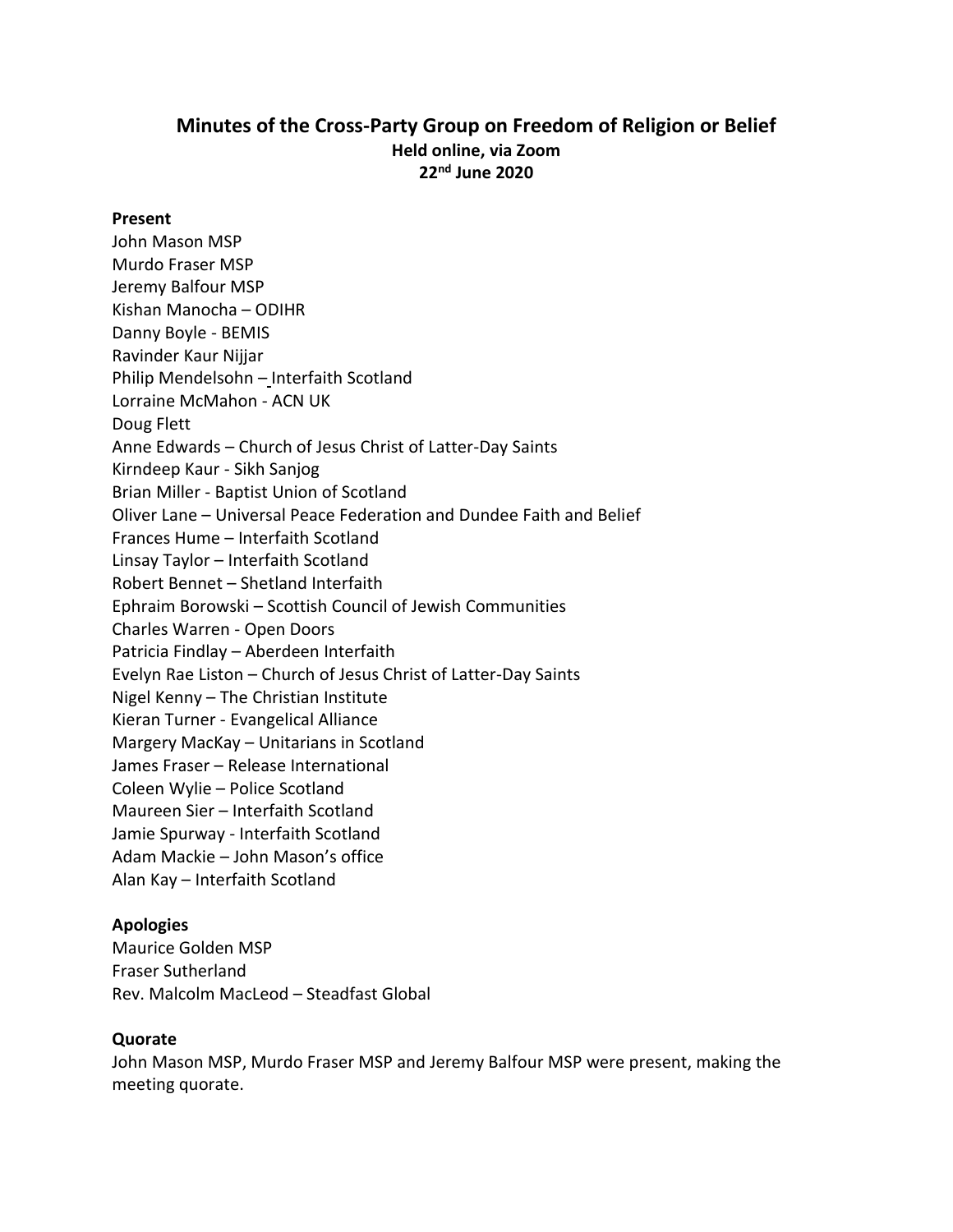## **Welcome**

John Mason MSP welcomed everyone to the meeting, noting the unusual circumstances. The first item on the agenda was the group's annual general meeting.

# **AGM**

Maureen Sier nominated John Mason to continue as the group's Chair. Murdo Fraser seconded the nomination. John Mason then nominated Murdo Fraser as the vice-chair, and proposed that Interfaith Scotland continue to be the secretariat for the group. These nominations were seconded by Murdo Fraser.

## **Approval of Previous Meeting's Minutes**

John then asked the group to approve the minutes of the last meeting. After some minor corrections, the minutes were adopted.

## **General Meeting**

Maureen Sier opened the general meeting with a brief description of the Hate Crime Bill and welcomed Danny Boyle to speak.

# **Presentation from Danny Boyle of BEMIS**

Danny framed his input around the report by Dr Duncan Morrow into tackling hate crime and building connected communities. His input focused on three aspects: The content of the law; the need for data around hate crime and where it is happening; and the need for dialogue between different groups.

He noted that Scotland has a complex mix of ethno-religious communities and that astonishing work done has been done nationally by faith communities in recent weeks.

Danny described the rationale of the new hate crime law is to consolidate hate crime statutes into one. He relayed that BEMIS broadly support the Bill. BEMIS had rejected the need for including sectarianism within the bill on the grounds that such groups are already protected under previous legislation. He noted that the definition of race used in the bill is lifted from the international convention on racial discrimination and therefore includes colour and nationality, which BEMIS agrees with. He noted that the bill has a freedom of expression clause within it and feels that this is an important inclusion.

He described that when Police Scotland was amalgamated, we lost the ability to have disaggregated data on hate crime. He noted that we need to develop a new system of hate crime data and disaggregation. The hate crime against people of Pakistani background was described as islamophobia by proxy. We do not see the level of Islamophobic hate reflected in the data that BEMIS believe exists in Scotland. He explained that there has been no disaggregated hate crime data in recent years and that we need this information to consider where we will target efforts and messaging.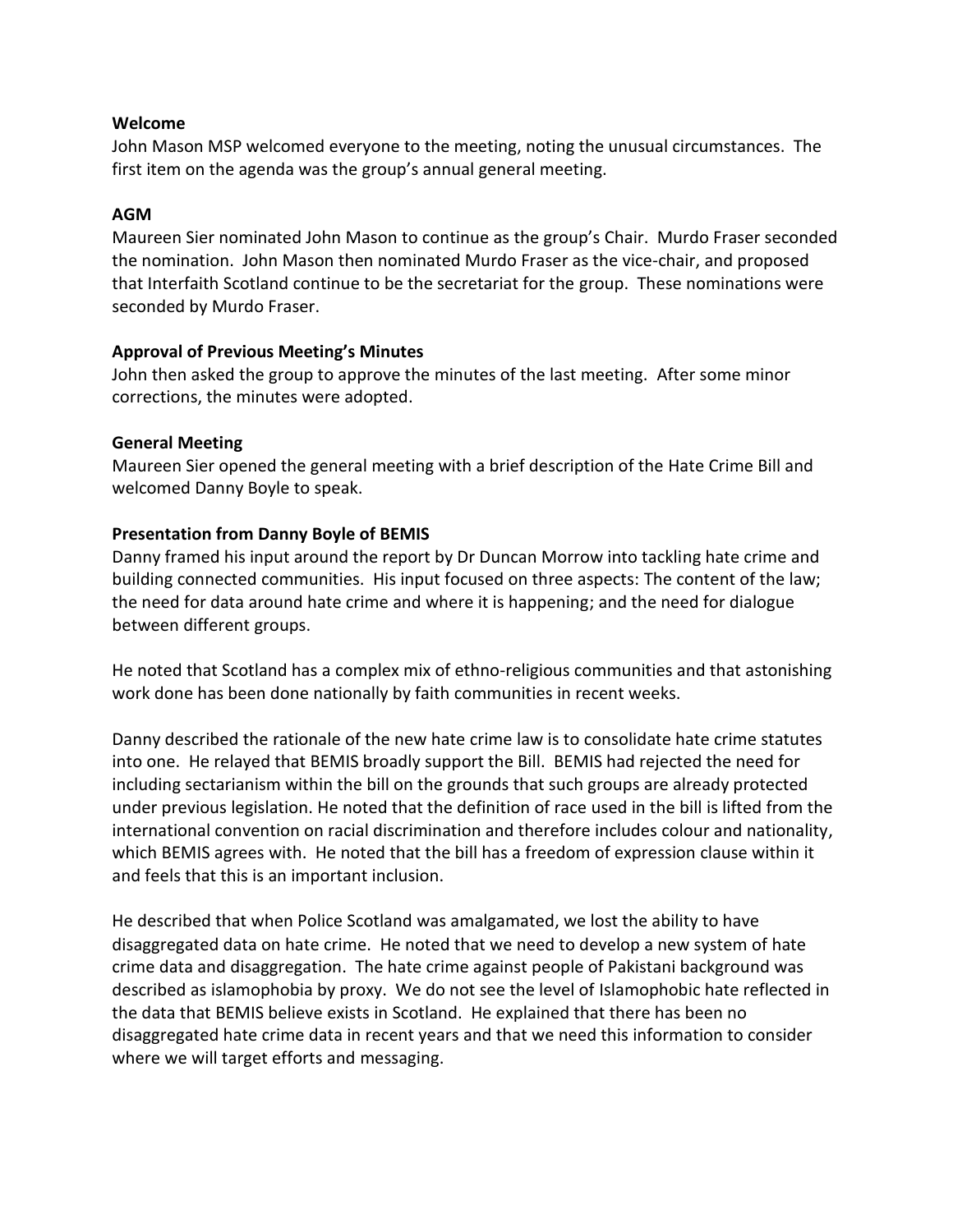Danny also stated that we need to have informed, brave and inclusive discussions. As an example, he stated that there is nothing wrong with being proud to be British or Scottish or protestant. The problem occurs where an expression of that identity is an expression of hate against a group.

He closed his presentation saying that dialogue, respect, and citizenship must come first with these issues. Law is a remedy of last resort especially for those who experience hate crime. We need to be able to have honest and frank conversations about how we live together. Alongside hate crime legislation we need data, and the ability to instigate respectful dialogue with each other.

**Presentation from Kishan Manocha, senior advisor on freedom of religion or belief for ODIHR** Kishan began by briefly describing the wide remit of the Organisation for Security and Cooperation in Europe (OSCE) and the Office for Democratic Institutions and Human Rights (ODIHR). He explained that in his current role he works to tackle intolerance on religion and belief. The intention of his presentation was to share some of the most relevant tools and mechanisms that have been developed internationally. The international community has been long concerned with such intolerance. Despite efforts to address the issue it is on the rise globally. He explained that differences in the way that data is collected by different states makes comparison difficult. But that there appears to be a growing climate of intolerance, with both states and non-state actors contributing to it. This climate leads to acts of violence against groups of different religions and beliefs.

Kishan described international agreements that have gained support in the international community. He explained that they are seen as living, evolving agreements and argued that by implementing them we will be able to discuss impact and good practice.

He went on to articulate that law and judicial enforcement cannot eradicate intolerance. They are essential but not sufficient. States also have to invest in context-based measures. When it comes to law and policy the framework should be set at both national and local levels. The constitutional framework must include freedom of expression and non-discrimination. You cannot privilege one of those over the other, they tend to rise and fall together. We need wellfunctioning national bodies as well as civil society activism.

Freedom of expression can be limited, but the circumstances are narrowly defined. Speech can only be prohibited when it advocates hatred that constitutes incitement to violence. Not all forms of offensive or derogatory speech amounts to incitement and should be restricted. It is not easy or recommended to police language. Law should be the last resort. Kishan closed by emphasizing the role of change agents such as the media, and the importance of religious literacy, critical thinking and empathy.

# **Action Points**

There were no actions arising from the discussion.